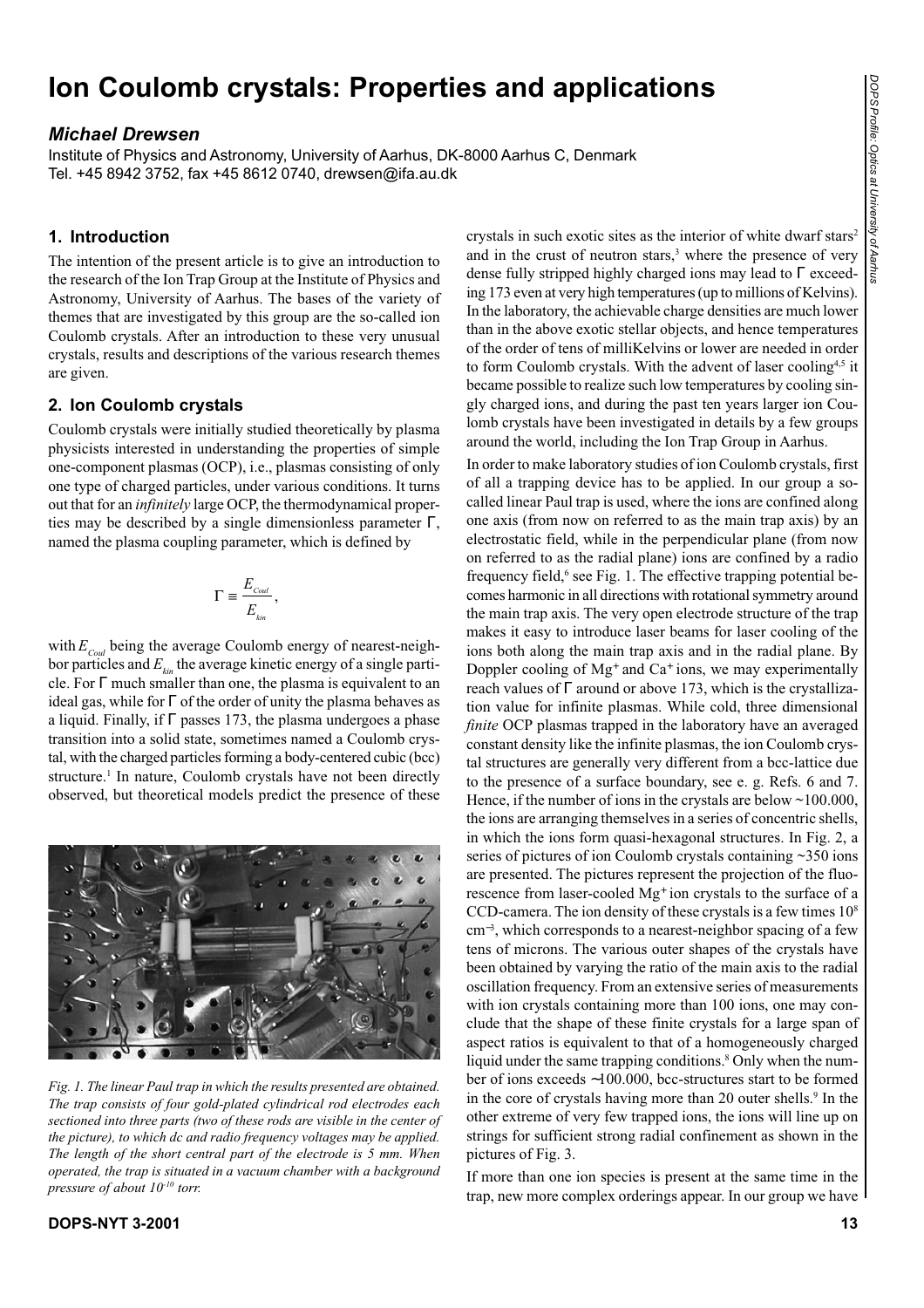

*Fig. 2. The pictures represent the projection of the fluorescence from laser cooled Mg+ ion Coulomb crystals (~350 ions) to the surface of a CCD-camera for three different trapping potentials. As in the pictures to follow, the main trap is in the left-to-right direction.*

recently investigated the structures of ion Coulomb crystals containing both laser-cooled Mg<sup>+</sup> and Ca<sup>+</sup> ions.<sup>8</sup> Examples of pictures of such bi-crystals are shown in Fig. 4, where the blue color code and the red color code correspond to fluorescence from Ca<sup>+</sup> and Mg<sup>+</sup> ions, respectively. The reason for the obvious radial separation of the two ion species is that for singly-charged ions the oscillation frequency along the static field axis of the trap is independent of the ion mass, while in the radial plane the oscillation frequency increases with decreasing mass of the ions. Hence, in the radial plane it is energetically most favorable for the ions to segregate with Mg<sup>+</sup> ions closest to the main axis. The structures of the Mg<sup>+</sup> ions in these crystals are found to be surprisingly identical to those expected for an infinitely long crystal that is radial confined by a harmonic potential. This similarity is perhaps most obviously seen in Fig. 4b, where one observes a string of 47 Mg<sup>+</sup> ions which are equidistantly spaced instead of being more closely placed at the center of the trap, as seen in Fig. 3.

Apart from being interesting objects on their own, due to the extremely small Doppler shifts and interrogation times of up to several hours, ion crystals of a few ions, see Fig. 3, have for many years been valuable in high resolution spectroscopy $10$  and lifetime measurements of long-lived electronic states.<sup>11</sup> The accuracy of specific atomic transition frequencies makes a string of a few ions a serious candidate for a future time standard.12 Several quantum optics experiments have as well been performed, including demonstrations of simple quantum logic gates needed for future quantum computers.13,14 This last theme will be discussed shortly in a later section.

# **3. Sympathetic cooling**

One application of bi-crystals is to laser cool only one ion species and let the other species be sympathetically cooled through the Coulomb interaction with the directly cooled ions. Since the Coulomb interaction is long ranging, one may very effectively achieve sympathetic cooling at time scales of seconds, which is much shorter than the typical storage time (up to hours) of the ions in the trap. An example of the result of sympathetic cooling is shown in Fig. 5. This figure shows the observed fluorescence from laser cooled Ca<sup>+</sup> ions (~2000 ions), cooling  $O_2^+$  molecular ions ( $\sim$ 500 ions) formed by electron bombardment of a gas of O<sub>2</sub> molecules let into the trap vacuum chamber. Since the  $O_2^+$  ions are lighter than the Ca<sup>+</sup> ions, when cooled they form cylindrical structures equivalent to the Mg<sup>+</sup> ions in Fig. 4, and, indeed, a hollow (non-fluorescing) cylindrical structure is present in Fig. 5. It is not easy to obtain a value of the exact temperature of the sympathetically cooled ions, but from pictures like that in Fig. 5, where crystal structures of the laser-cooled Ca<sup>+</sup> ions are clearly



*Fig. 3. Strings of cold Mg+ ions containing 1, 3, 5, 7 and 9 ions, respectively.*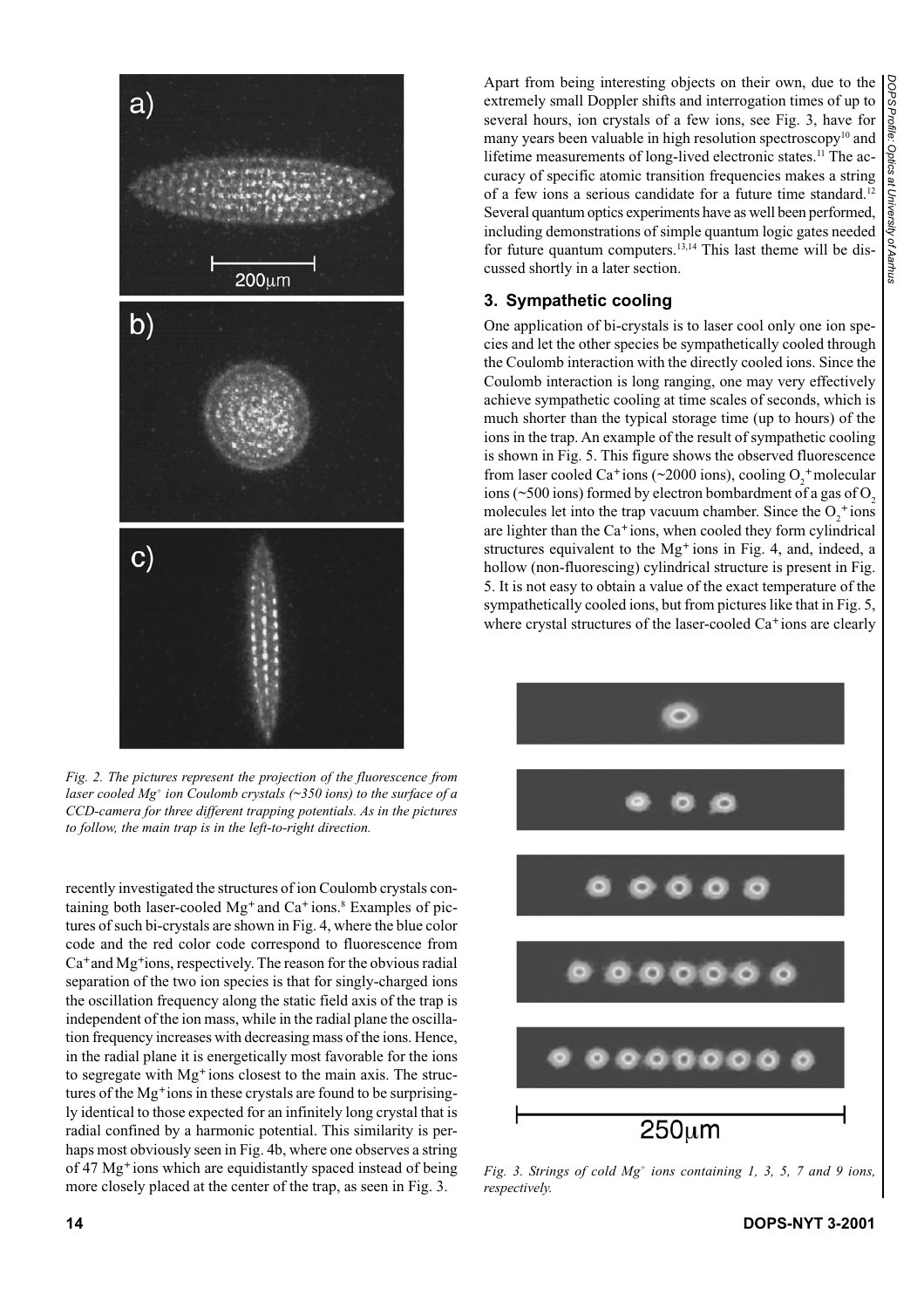

*Fig. 4. Two-species Coulomb crystals (bi-crystals) composed of Ca+ and Mg+ ions. The blue color code and the red color code correspond to fluorescence from Ca+ and Mg+ ions, respectively.*

observed, we may from simulations of such two-component ion plasmas conclude that the temperature cannot be above a few tens of milliKelvins.<sup>15</sup>

Since direct laser cooling may only be applied to a very limited number of singly-charged atomic ions, sympathetic cooling highly expands the possibilities of detailed investigation and manipulation of other ion species including molecular ions, as shown in Fig. 5, and multi-charged ions.<sup>16</sup> The spatial segregation of the ions with different masses makes it furthermore possible to, e.g., let a laser beam interact only with the ion species of interest.

#### **4. Cold molecular physics**

In the previous section it was shown that molecular ions produced by electron ionization could be trapped and cooled sympathetically to very low translational temperatures. With such a translational cold and spatially localized molecular ion target one can investigate various possibilities of cooling the molecular ion's internal degrees of freedom, i.e., rovibrational motions. From simple theoretical considerations<sup>17</sup> it is not believed that the Coulomb interaction will efficiently cool these degrees of freedom. Due to the multi-level structures of molecules, standard laser cooling cannot be applied. However, since the trapping time can be of the order of minutes or more, we plan to investigate various types of optical pumping schemes, which might bring the molecular ions into specific internal states. If this will be achieved, such cold state-specific molecular ions can be an interesting playground for performing various coherent-controlled molecular dynamics experiments.

Ion Coulomb crystals are furthermore interesting targets for reaction experiments. So far, we have studied a few reactions between laser-cooled ions in Coulomb crystals and neutral molecules. For larger crystals of Mg<sup>+</sup> ions we have, e.g., studied reactions with  $H_2$  and  $D_2$  gasses. Monitoring the change in the fluorescence rate from the remaining Mg<sup>+</sup> ions as a function of reaction time, reaction rates were determined. Furthermore, the reac-



Fig. 5. A bi-crystal containing  $O^{+}_{2}$  and  $Ca^{+}$  ions. Since the  $O^{+}_{2}$  ions are *lighter that the Ca+ ions, they form a cylindrical structure equivalent to the Mg+ ions in Fig. 4a. This shows up in the picture as a hollow (nonfluorescing) cylindrical structure.*

tion-product ions were deduced to be  $MgH^+$  or  $MgD^+$  in a nondestructive way by monitoring their radial position with respect to two Mg<sup>+</sup> isotopes in the Coulomb crystal.<sup>15</sup> We have very recently initiated experiments with the aim of studying reaction processes on the single molecule level. This may be achieved by, e.g., initially having a string of laser-cooled Ca<sup>+</sup> ions, which may individually be monitored by a CCD-camera as shown in Fig. 6a. By introducing a thermal  $O_2$  gas at a very low pressure (typically <10<sup>−</sup><sup>9</sup> torr) into the trap region, one may observe how the individual Ca<sup>+</sup> ions disappear by time and leave non-fluorescent spaces in the string, which from additional experiments are known to be CaO<sup>+</sup> ions, see Fig. 6b. Monitoring the fluorescence integrated over the whole string of ions as a function of time, one observes significant discrete changes in the fluorescence level revealing the fundamental discrete nature of the reactions. Wheth-



*Fig. 6. a) A string of 18 laser-cooled Ca<sup>+</sup> ions. b) The same string as in figure a), but after reactions with thermal*  $O_{_2}$  *molecules, which lead to the production of non-fluorescing CaO+ ions. c). The string of ions in Fig. b) after reactions with CO molecules. Reactions between CaO+ ions and CO molecules lead to reappearance of fluorescing Ca+ ions and CO2 . A few dark spaces are still present due to unknown impurity reactions.*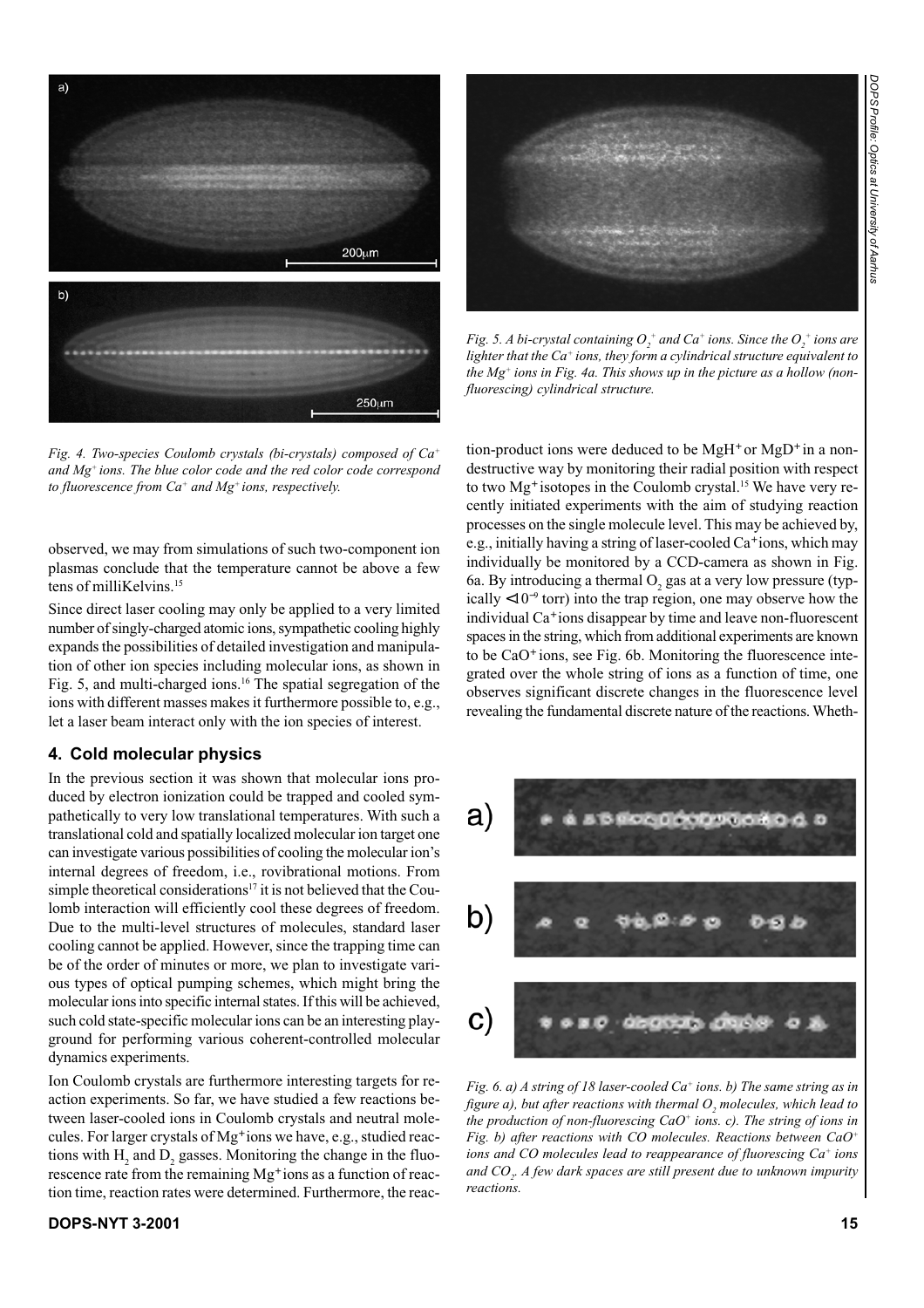er such "digital" information on the reaction processes will give fundamental new insight into chemical reactions is still unclear, but the technique could certainly be used in studies of extremely low-rate reactions, due to the long storage time of the cold ions. Since the product ions may typically be trapped and cooled, multistep reactions may furthermore be studied. An example of the product of a two-step reaction is shown in Fig. 6c. Here the ion string of Fig. 6b has been subjected to a CO gas, which in reaction with CaO<sup>+</sup> leads to reappearance of fluorescing Ca<sup>+</sup> ions and  $CO<sub>2</sub>$ . A few dark spaces are still present in Fig. 6c due to unknown impurity reactions.

## **5. Quantum optics**

As mentioned earlier, few-ion Coulomb crystals have already proven to be interesting objects in the field of quantum optics. Below is given a short description of two projects within this field which are currently being developed in our group, and which will be essential parts of the research within a recently formed Quantum Optics Center funded by the Danish National Research Foundation.

## **A. Entangled ions and quantum gates**

Entanglement is an intrinsic quantum phenomenon, which has no classical physics counterpart. In short, two physical observables are entangled if the wave function describing both quantities cannot be written as a direct product of parts describing each of the observables alone. An example of an entangled state of two identical atoms (numbered 1 and 2) could be:  $\phi_1 \phi_2 + \phi_1 \phi_2$ , where  $\phi$  and  $\phi$  are the wave functions describing different energy states of a single atom. Measuring the energy of just one of the atoms in an experiment would lead to a 50/50 chance of finding the atom in one of the two states, while when first a measurement has been performed on one atom, the energy state of the other atom is immediately fixed. Such very non-intuitive correlations have historically given rise to extensive debates, e.g., between Albert Einstein and Niels Bohr.

Besides being a very interesting intrinsic quantum phenomenon to study, multi-particle entangled states such as the one described above is a key element for creating quantum gates needed in quantum computing.

For several reasons Coulomb crystals in the form of ions on a string are excellent physical systems for studies of such multiparticle entangled states. First, the ions may be spatially localized to within 100 nm or less, and typically be separated by a distance of about 10 µm, see Fig. 3. This may provide individual access to the ions in a preparation process by means of focussed laser beams as well as in detection by high resolution imaging systems. Second, due to the extreme spatial localization, the trap vibrational modes can, together with near-resonant light, serve as a means for creating entangled states between the ions.18,19 Third, the low-pressure trap environment leads to coherence times of up to several tens of seconds due to infrequent interactions with particles from the surroundings.

At present, several schemes have been proposed for creating multi-ion entanglement, see, e.g., Refs. 18 and 19. So far, however, only one group has been able to experimentally create and study quantum entanglement of ions.<sup>13,14</sup>

In our experiments,  ${}^{40}Ca^+$  ions in a linear Paul trap will be the starting point. Apart from having appropriate internal electronic structures, the  ${}^{40}Ca^+$  ions have previously been isotopic selectively loaded and Doppler laser cooled in a linear Paul trap in our group.7 In order to carry out few-ion entangled state experiments, the necessary laser cooling to near the ground state of the trap potential will be achieved by Raman side band cooling using a Zeeman splitting of the ground level of the <sup>40</sup>Ca<sup>+</sup> ion. Raman laser-pulses frequency tuned close to specific sideband transitions will be used to prepare the entangled states. The detection of the state of the ions will be performed in two steps. First, the part of the ion's wave function corresponding to one of the two Zeeman states of the ground level  ${}^{2}S_{1/2}$  will be shelved in the  ${}^{2}D$  level by a stimulated rapid addiabatic transfer process. Sec  ${}^{2}D_{5/2}$  level by a stimulated, rapid addiabatic transfer process. Second, lasers resonant with the <sup>2</sup>S<sub>1/2</sub> – <sup>2</sup>P<sub>3/2</sub> and the <sup>2</sup>D<sub>3/2</sub> – <sup>2</sup>P<sub>3/2</sub> transitions will be applied and presence or absence of fluorescence will reveal the state of the ion.

As mentioned above, creation of few-ion entanglement is very closely related to experimental implementation of quantum gates, and we plan to implement various types of universal gates between two ions as well as to study gates involving more ions useful for some specific quantum computing problems.

#### **B. Quantum memory for light pulses**

In order to make future quantum information networks operational, one will need to store quantum information temporarily. Since quantum information most likely will be transferred in the form of light, naturally, one seeks to find appropriate quantum memory devices for quantum states of light.

Recently, two independent experiments have demonstrated that a pulse of coherent light may be temporarily stored as a collective excitation of a cold atomic ensemble.<sup>20,21</sup> The idea behind these experiments suggests that not only coherent light pulses but also light with non-classical characters may be stored. Both experiments relied on a very large reduction of the group velocity of the light pulse as well as on the atomic medium being optically thick in the absence of a control laser beam. It has, however, been shown that these requirements may be relaxed if the atomic ensemble is placed within a high-finesse optical cavity,<sup>22</sup> where the light pulse, due to multiple reflections, will pass the atoms several times. In short, the proposal is based on dynamical impedance matching of the light pulse of interest to an optical cavity with absorption in the form of a stimulated rapid adiabatic transfer process in the atomic media. The absorption rate of the light carrying the quantum information is controlled via a strong classical laser pulse. By the adiabatic transfer process, the initial quantum information of the light pulse is transferred into collective coherent excitation of the atomic ensemble. By a time reversal of the classical light pulse, the initial quantum state of light will be regenerated as an output from the cavity.

In our view, the atomic sample in the optical cavity could advantageously be a Coulomb crystal of a few thousand ions. Ions in such crystals may have storage life times of tens of minutes, and have internal state coherence times of the order of a second or more. Using bi-crystals as the ones shown in Figs. 4 and 5, one species may be used as the storage medium, while the other may be directly laser cooled and sympathetically cool the "memory" ions.

In such experiments we plan to use  ${}^{40}Ca^+$  ions as "memory" ions since they have suitable electronic transitions for the quantum storage of light in the near infrared where non-classical light sources are available. The  ${}^{40}Ca<sup>+</sup>$  ions will be cooled sympathetically by <sup>44</sup>Ca<sup>+</sup> ions, which we plan to load in appropriate amounts us